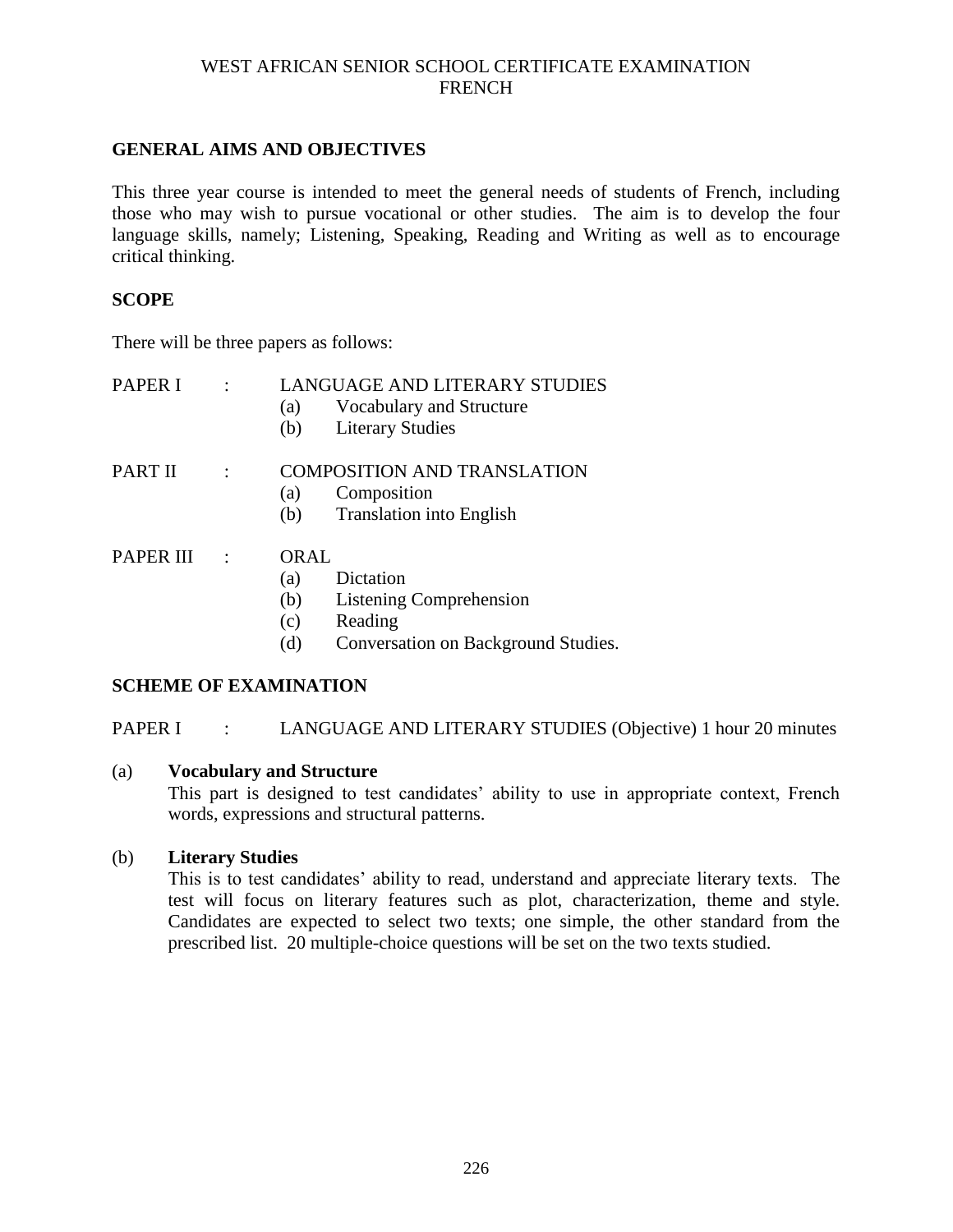## PAPER II : COMPOSITION AND TRANSLATION - 1 hour 20 minutes

- (a) **Composition** (1 hour) This will test candidates' ability to write freely and correctly on topics of general interest using the appropriate structures, registers and tenses. Questions will include topics on letter writing (informal), description, narration and exposition. The length of the composition will be between  $200 - 250$  words. Five questions will be set in all. Candidates will be required to attempt only one.
- (b) **Translation** (20 minutes) This will test candidates' ability to translate from French into English. The test will consist of five sentences of reasonable complexity.

PAPER III : ORAL - 1 hour 20 minutes

(a) **Dictation** - (about 30 minutes)

The aim here is to test candidates' ability to listen to, understand and reproduce correctly in writing a simple and non-technical French passage. The text which will be of about 200 words, will be based on common local experiences. The title of the passage which will be in English, will be written on the blackboard and read out. Candidates will be required to write it at the top of their answer sheets. Punctuations will be given in French. Dates should be written in figures. There will be at least one proper noun which will be spelt out in French by the examiner.

## (b) **Listening Comprehension**

This paper will test candidates' ability to listen to and understand a straightforward passage in French. The test which will be based on a passage to be read aloud by the examiner will be about 250 words. It will contain no technical or unusual words and will deal with issues of general interest. The candidate is expected at the end of the reading to answer in writing 10 multiple-choice/objective questions based on the passage. About 10 minutes will be allowed to answer these questions.

## (c) **Reading**

The aim is to test candidates' ability to read aloud in French. Candidates will be asked to read aloud a simple passage of reasonable length. Particular attention will be paid to candidates' intonation, fluency and expression.

## (d) **Conversation**

This is to test candidates' ability to converse freely, fluently and correctly in French. Topics to be discussed will be drawn from background studies and themes of general interest. The conversation test will last about 10 minutes per candidate.

For background studies, candidates are expected to have a general knowledge of one Francophone West African country and France with emphasis on their interrelationship with their home country.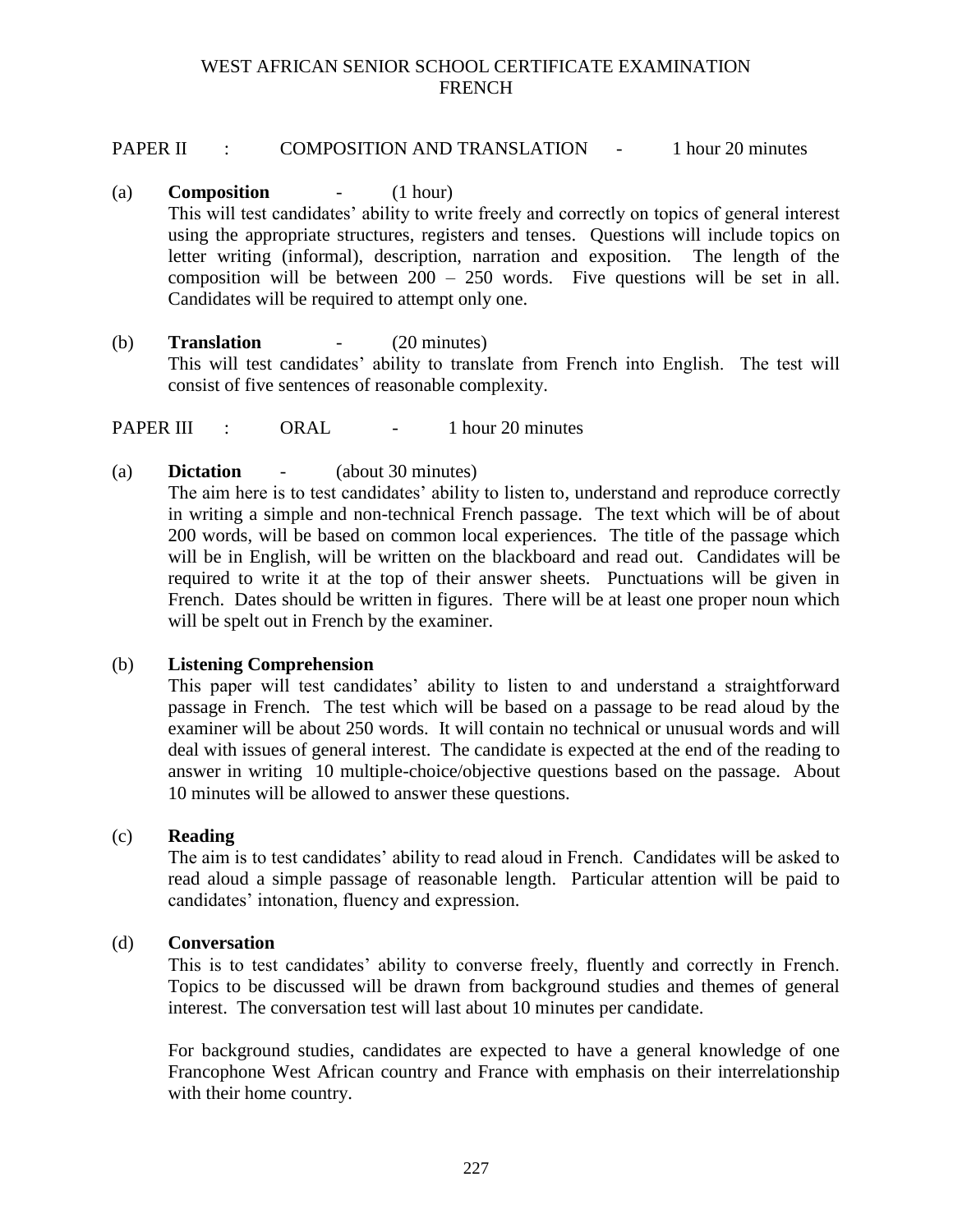## **DURATION OF EXAMINATION**

| Paper I   | 1 hour 20 minutes |
|-----------|-------------------|
| Paper II  | 1 hour 20 minutes |
| Paper III | 1 hour 20 minutes |

**Total** - 4 hours

## **WEIGHTING**

| <b>PAPER I</b>   | (a)<br>(b) | <b>LANGUAGE AND LITERARY STUDIES - 40%</b><br>Vocabulary and Structure - 40 Objective items - 40 marks<br><b>Literary Studies</b><br>Total 60 marks scaled to 40%. |          | - 20 Objective items - 20 marks |  |
|------------------|------------|--------------------------------------------------------------------------------------------------------------------------------------------------------------------|----------|---------------------------------|--|
| <b>PAPER II</b>  |            | COMPOSITION AND TRANSLATION -                                                                                                                                      |          | 30%                             |  |
|                  | (a)        | Composition                                                                                                                                                        | 30 marks |                                 |  |
|                  | (b)        | Translation                                                                                                                                                        | 20 marks |                                 |  |
|                  |            | Total 50 marks scaled to 30%.                                                                                                                                      |          |                                 |  |
| <b>PAPER III</b> | ORAL       | 30%                                                                                                                                                                |          |                                 |  |
|                  | (a)        | Dictation                                                                                                                                                          |          | 30 marks                        |  |
|                  | (b)        | <b>Listening Comprehension</b>                                                                                                                                     |          | 20 marks                        |  |
|                  | (c)        | Reading                                                                                                                                                            |          | 20 marks                        |  |
|                  | (d)        | Conversation                                                                                                                                                       |          | 30 marks                        |  |
|                  |            | Total 100 marks scaled to 30%.                                                                                                                                     |          |                                 |  |

## **NOTES ON THE SYLLABUS**

## PAPER I - LANGUAGE AND LITERARY STUDIES

- (a) **Vocabulary -** This will comprise words and expressions related to such common centres of interest as family, school, leisure, career, festivals, communication, etc. FF I W.A.E.C. including cognates, will be useful in this respect.
- (b) **Structure** This will cover: Parts of speech (Grammatical categories)
	- Articles definite, indefinite, partitive, their gender and number where applicable.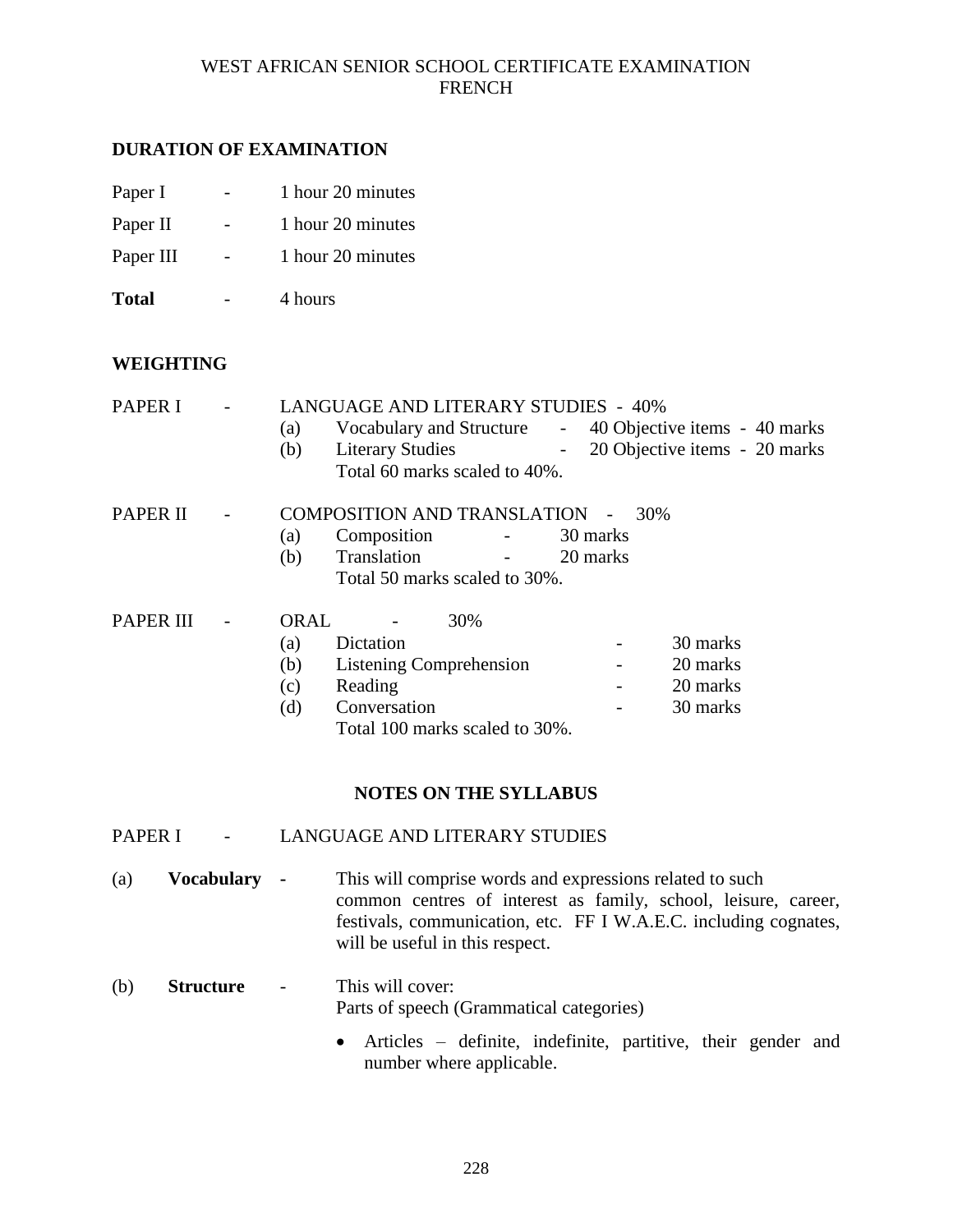- Verbs:
	- (i) Types: Regular and irregular
	- (ii) Common moods and tenses
	- (iii) Standard expressions such as
		- avoir
		- $-$  venir de  $+$  infinitive
- Nouns complements, gender, number.
- Pronouns personal, possessive, indefinite, demonstrative, relative, impersonal, number and gender where applicable.
- Adjectives possessive, demonstrative, indefinite, interrogative, (agreement and position), degrees of comparison, number and gender.
- Adverbs regular formation, position and functions degrees of comparison, special adverbs (mal, vite, fort, tout, etc.).
- Negatives negative particles, negative expressions.
- Conjunctions in common use: et, mais, donc, ou, parce que, etc.

#### **Structures of sentences**

- Passive voice
- Reported speech
- Compound and complex sentences
- Idiomatic expressions
- Figurative language
- **Style**
- Levels of speech e.g. to convey politeness.
- Forms of writing e.g. letters, notes.

## (c) **Literary Studies**

Candidates will be required to have a fairly detailed knowledge of the texts selected for study. This would enable them identify extracts from these texts and answer multiplechoice questions on them.

#### PAPER II : TRANSLATION

Candidates should remember that the structure of English is not always the same as that of French.

E.g. Quand il viendra, il mangera.

When he comes he will eat.

Je ne sais pas le jour où il arrivera.

I do not know the day on which he will arrive.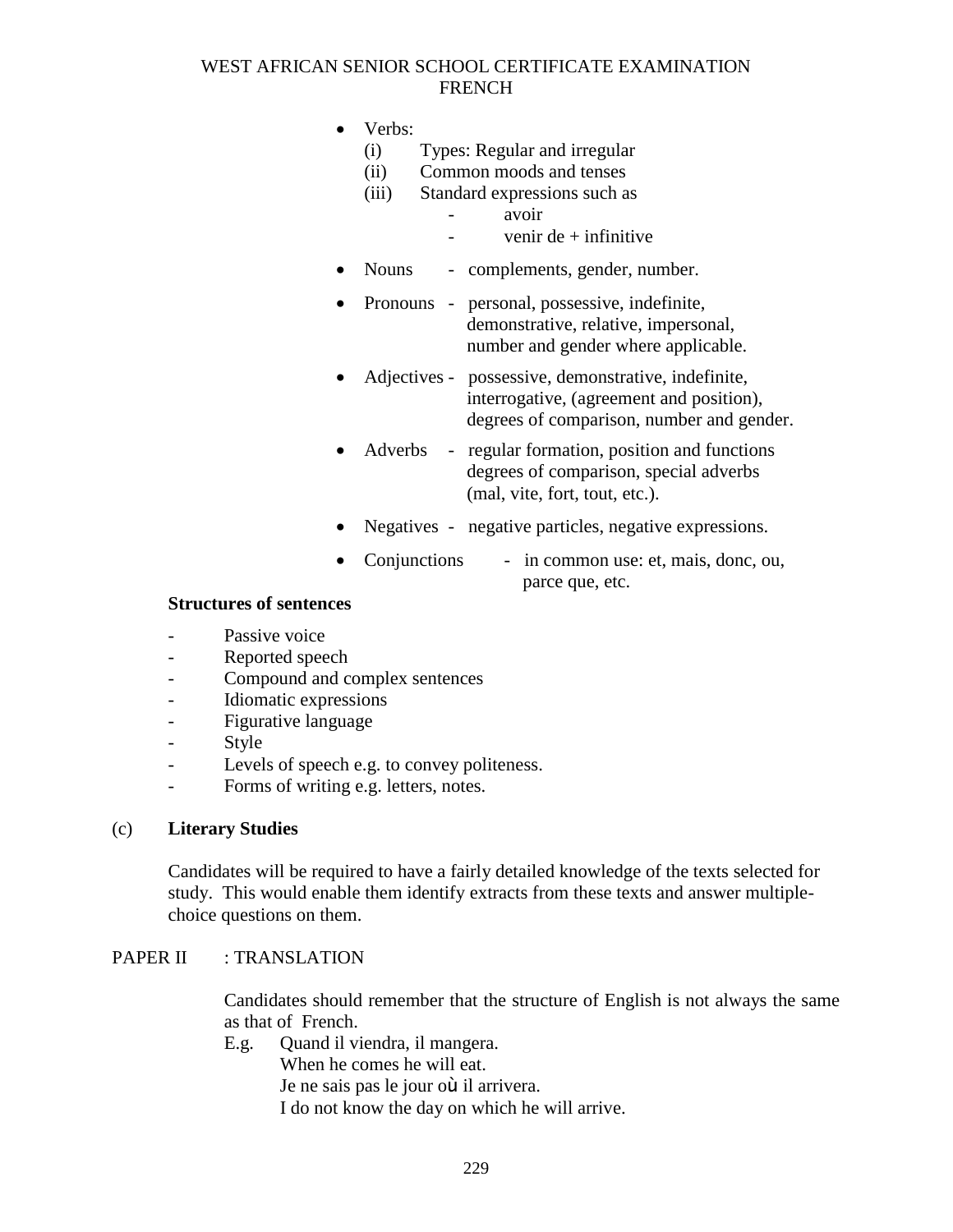## PAPER III : ORAL

The candidates should be able to speak French correctly, intelligently and at the same time be able to distinguish between French and English on the one hand and on the other between French and their mother tongue.

#### **Listening Comprehension**

The passage will be read twice. Candidates will have an opportunity to study the questions for a few minutes before the second reading.

#### **Reading**

Candidates will be asked to read aloud a simple passage of reasonable length.

#### **Dictation**

Candidates will be required to listen to, understand and reproduce correctly in writing a simple and non-technical French passage.

#### **Conversation**

This is based mainly on areas covered by background studies. Candidates are expected to respond in French to questions posed by the examiners.

#### **Background Studies**

Candidates should have a general knowledge of the following:

- (i) Political and administrative structure;
- (ii) Social, cultural and family life;
- (iii) Women and development;
- (iv) The Press: radio, television and newspapers;
- (v) Economic activities of the people.

**N.B.** Information from embassies can be of help to candidates.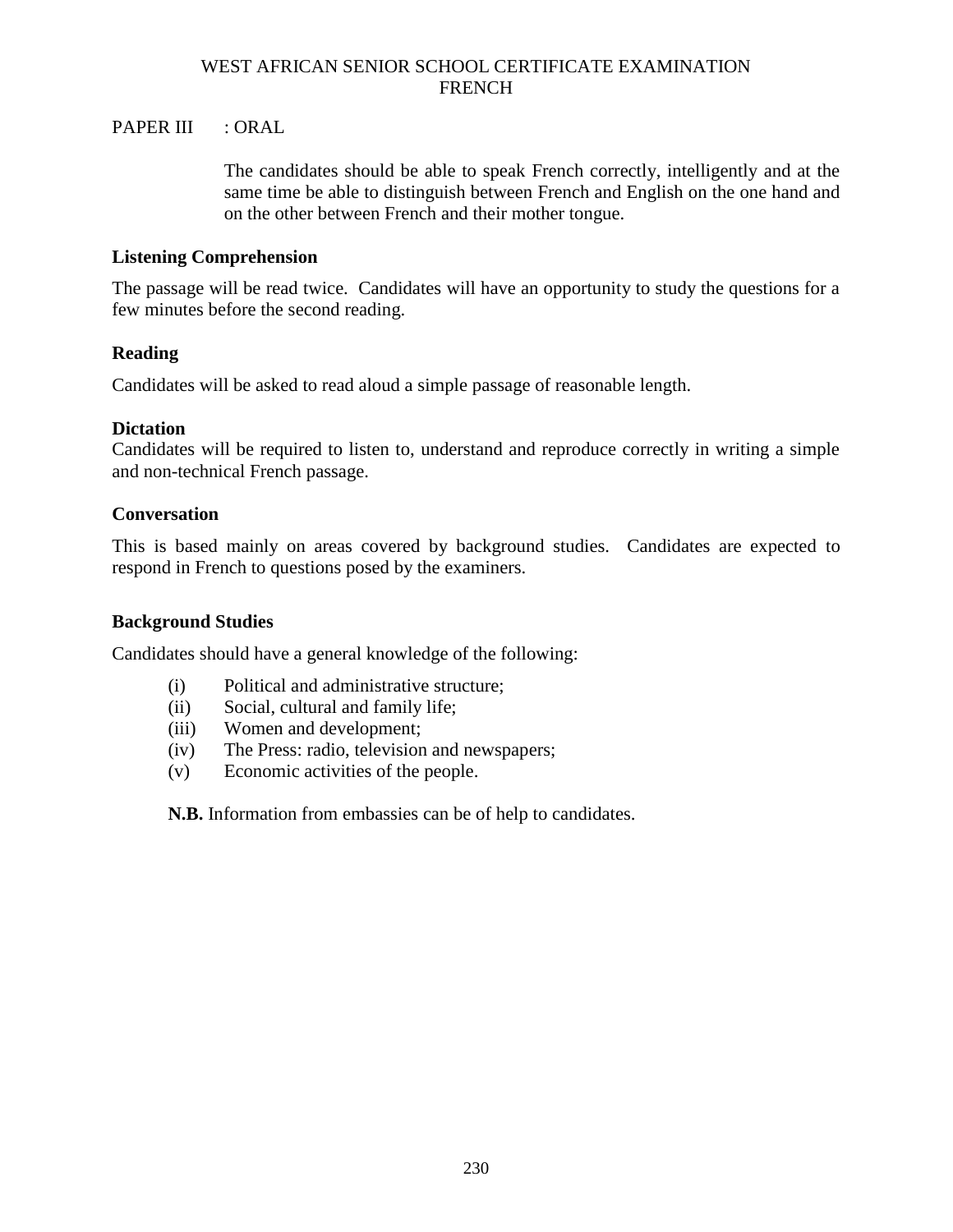# **SUGGESTED READING LIST**

The following should be of assistance to candidates.

## **Oral Practice**

|    | Ajiboye, $T$ . : | An introduction to Practice in Oral French |
|----|------------------|--------------------------------------------|
|    |                  | Krystal Pub. Lagos, Nigeria.               |
| 2. | Grandsaigne, J.: | France Afrique 5 - Macmillan               |

## **Language:** Any one of the following course materials.

| 1.               | Boucher and Cappelle:   | Contacts (méthode de français) Hatier.                  |
|------------------|-------------------------|---------------------------------------------------------|
| 2.               | Antrobus et al:         | Bonjour l'Afrique, Longman, Nigeria.                    |
| 3.               | Grandsaigne, J.:        | France Afrique, Macmillan.                              |
| $\overline{4}$ . | Mauger, G:              | Cours de langue et de civilisation française, Hachette, |
|                  |                         | Paris.                                                  |
| 5.               | Chantal, Paisant et al: | Trans Afrique, Macmillan, Nigeria                       |
| 6.               | Ajiboye, Tunde et al:   | Nouvel Horizon, Bounty Press Ltd., Nigeria              |
|                  |                         |                                                         |

7. Any other useful course material.

# **General Grammar Books**

| 1. | Ferrar, H.A.:                  | French Reference Grammar, Oxford University Press.      |
|----|--------------------------------|---------------------------------------------------------|
| 2. | Loiseau, R.:                   | Grammaire Française (Hachette)                          |
| 3. | Ajiboye, T.:                   | Common Errors in French - University of Ife.            |
| 4. | Le Nouveau Bescherelle :       | L'Art de conjuguer, Hatier.                             |
| 5. | Soyoye, F.A.:                  | Manuel de conjugaison des verbes. Sophire Ed. Resources |
| 6. | Any other useful grammar book. |                                                         |

# **Dictionaries**

- (1) Any useful French Dictionary e.g.
	- Micro Robert/Petit Robert
	- Petit Larousse
	- Dictionnaire du franÇais fondamental pour l'Afrique.
- (2) Any useful French-English/English-French dictionary e.g.
	- Shorter Harraps
	- Collins
	- Cassell's

**N.B. W.A.E.C.** - Le franÇais fondamental - Black Mask Ltd., Accra will prove useful.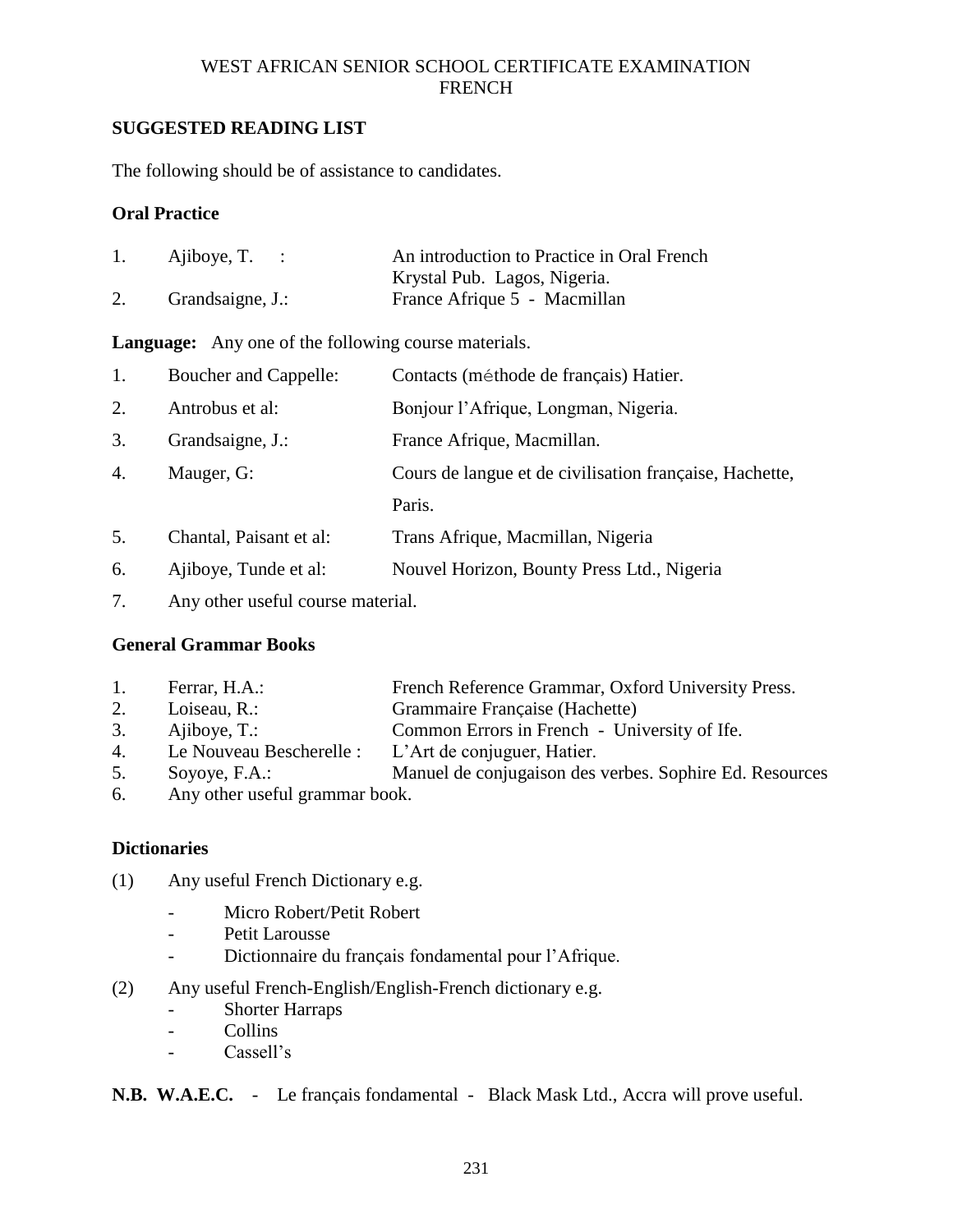# **Background Studies:** Any useful text on background studies e.g.

| $\mathbf{1}$ . | Paoletti, M.:                  | Civilisation française quotidienne, Hatier                                          |
|----------------|--------------------------------|-------------------------------------------------------------------------------------|
| 2.             | Girod, R and Grand_Clement F.: | Comment vivent les Français, Hachette                                               |
| 3.             | Michaud G. and Torres, G.:     | Nouveau Guide France, Hachette                                                      |
| 4.             | Mbuko Lyn:                     | Background notes on culture and civilization for                                    |
|                |                                | secondary schools, Lyn Mbuko Publishers                                             |
| 5.             |                                | Magazines e.g. Jeune Afrique, Almanac Africain, Newspapers, Tourist brochures, etc. |

# **PRESCRIBED FRENCH LITERATURE TEXTS FOR THE YEARS 2006 – 2010**

One from each of the following groups:

# **GROUP A: PROSE**

|                 | (1) Aminata Sow Fall: L'Appel des Arénes, Nouvelles Editions |
|-----------------|--------------------------------------------------------------|
|                 | Africaines du Sénégal.                                       |
| $(2)$ Malot, H: | Sans famille, Editions francais facile.                      |

# **GROUP B: DRAMA**

| $(1)$ Pagnol, M: | Topaze, Edition Presses Pocket, Paris. |
|------------------|----------------------------------------|
| $(2)$ Mbuko, L:  | Chaque chose en son temps, Lynette     |
|                  | Publishers, Aba, Nigeria.              |

# **Supplementary readings in Literature**

| Les Lauréats, Motunrayo Adegbilero publications<br>Adegbilero, $M$ .: |  |
|-----------------------------------------------------------------------|--|
|-----------------------------------------------------------------------|--|

- 2. Ogike, U. : Contes traditionnels du Nigéria, Africana publications.
- 3. Cazziol, R. : La gloire d'Afrique, Cambridge University Press.
- 4. Martin-Kone, M.L.: Pain Sucré, CEDA HATIER.
- 5. Ajiboye, Tunde : Le Témoin, Bounty Press Ltd., Nigeria.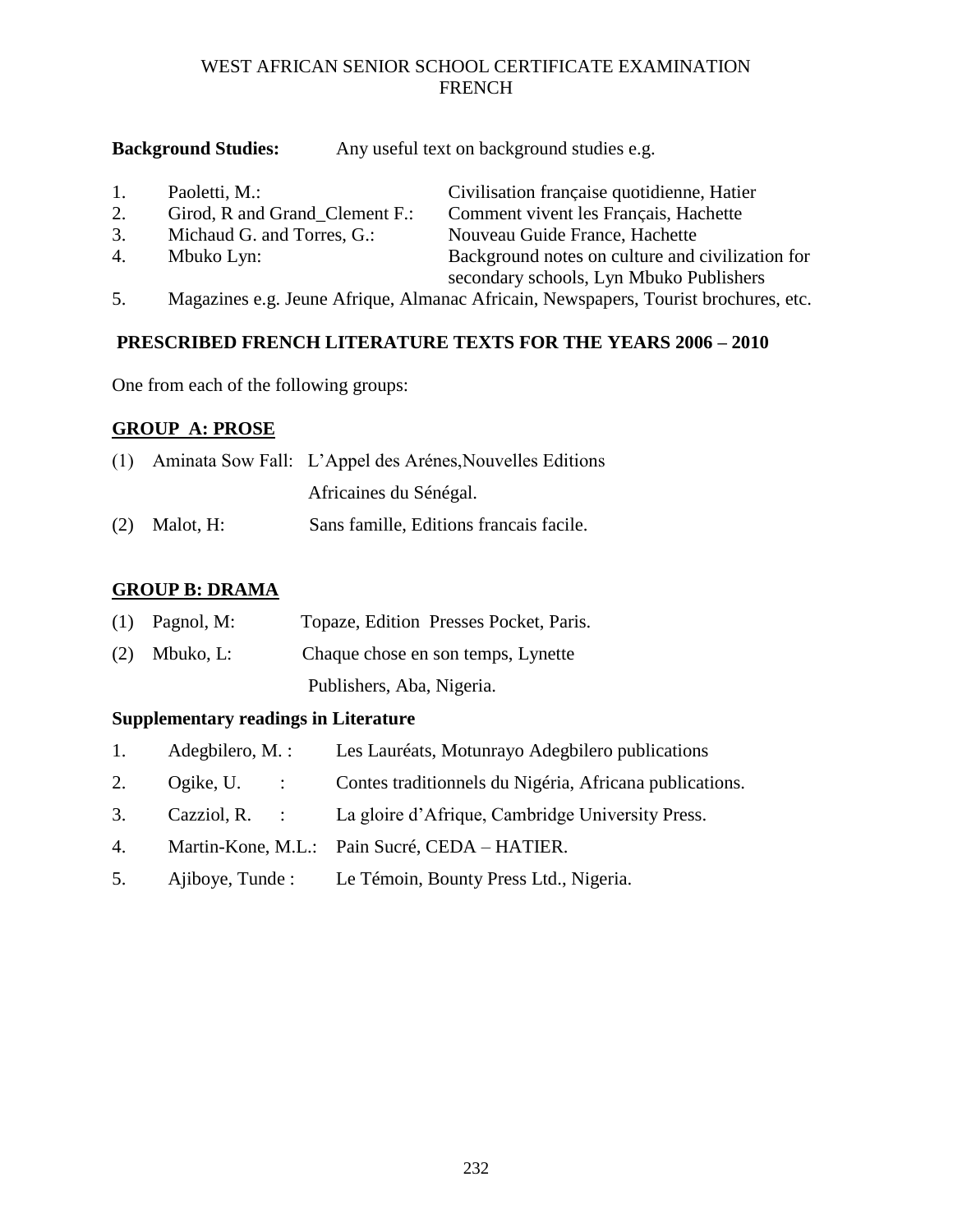# **REVISED SYLLABUS FOR WASSCE FRENCH**

## **GENERAL AIMS AND OBJECTIVES**

This syllabus is intended to test the candidates' ability to use the four language skills, namely: Listening, Speaking, Reading and Writing to promote communicative competence.

# **SCOPE**

|  |  | There will be two papers as follows: |  |  |
|--|--|--------------------------------------|--|--|
|  |  |                                      |  |  |

| <b>PAPER 1</b>     |      | <b>WRITTEN PRODUCTION</b> |
|--------------------|------|---------------------------|
|                    | (a)  | Comprehension             |
|                    | (b)  | Structure                 |
|                    | (c)  | Composition               |
| PAPER <sub>2</sub> | ORAL |                           |
|                    | (a)  | Listening Comprehension   |
|                    | (b)  | Reading                   |

(c) Conversation

**SCHEME OF EXAMINATION**

## **PAPER 1** - **WRITTEN PRODUCTION - 2 hours 15 minutes (80 marks)**

# (a) Comprehension - **45 minutes (10 marks)**

This is designed to test candidates' ability to read and understand standard written documents in French. Two passages will be provided and a total of ten short questions will be set on both. The questions in this section will be multiple-choice questions only. Candidates will be required to answer **all** questions.

## (b) Structure - **30 minutes (30 marks)**

This part is designed to test candidates' ability to use,

in appropriate communicative contexts, French words, expressions and structural patterns. 30 short questions will be set and candidates will be required to attempt all.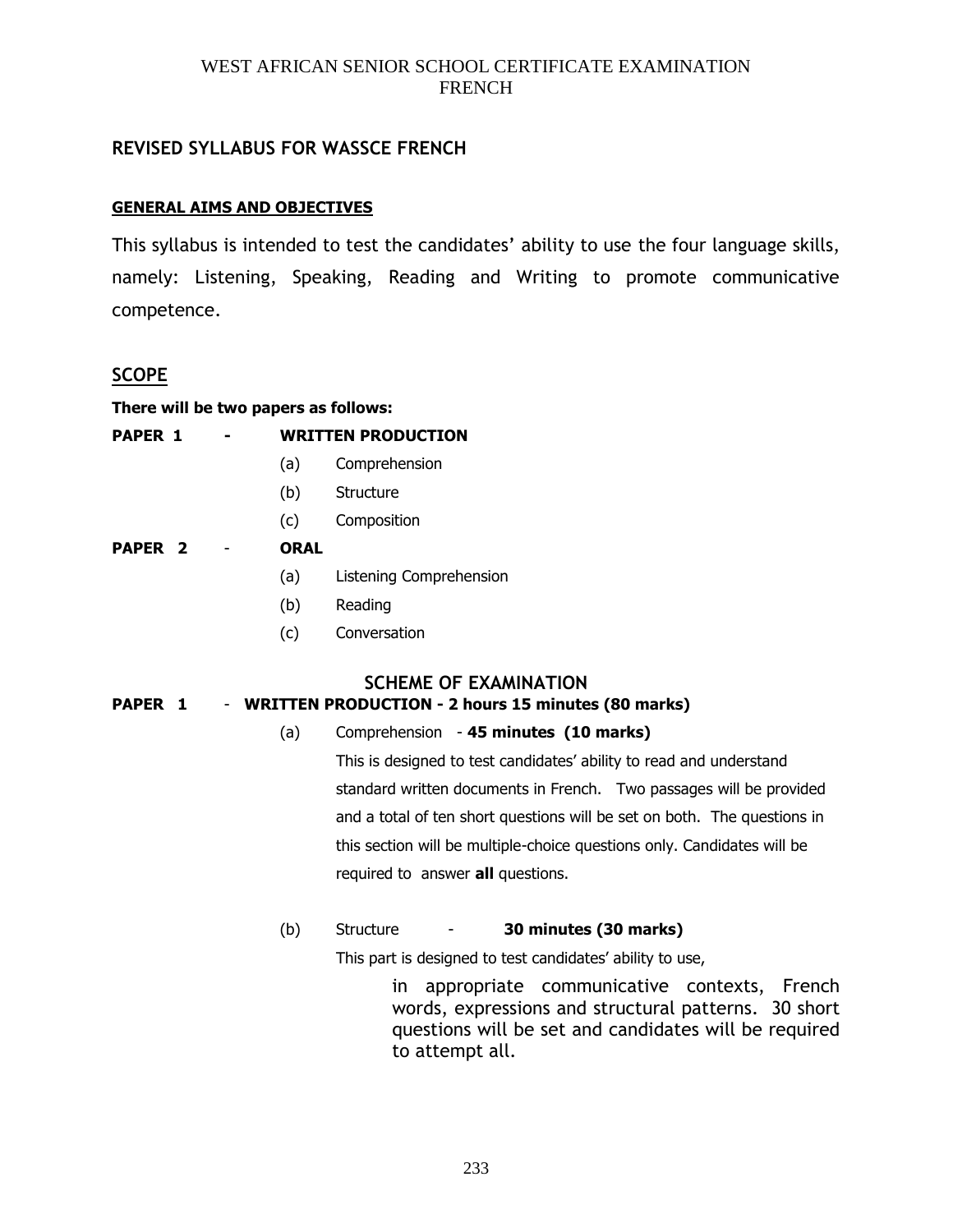## (c) Composition - **1 hour (40 marks)**

This will test candidates' ability to write freely and correctly on topics of general interest using the appropriate structures, registers and tenses. Questions will include topics on letter writing, description, narration and exposition. Five questions will be set in all. Candidates will be required to attempt two, one of which must be on letter writing. The expected length of each composition will be about 100 words.

#### **PAPER 2** - **ORAL** - **40 minutes (50 marks)**

#### **(a) Listening Comprehension - 20 minutes (10 marks)**

This paper will test candidates' ability to listen to, and understand a straightforward passage in French. The test which will be based on a passage to be read aloud by the examiner will be about 200 words long. It will deal with issues of general interest.

During the first 10 minutes, the passage will be read twice. Candidates will have the opportunity to study the questions for a few minutes before the second reading. At the end of the second reading, candidates will be allowed 10 minutes to answer, in writing, 10 questions based on the passage. The questions may **not** be multiplechoice questions only but may also include other forms of language testing such as open-ended questions, completion, cloze procedure, true/false options, transformation and substitution. 10 minutes will be allowed to answer these questions.

# **(b) Reading - 10 minutes (15 marks)**

The aim is to test candidates' ability to read aloud, with the appropriate pronunciation, intonation and fluency, a simple passage of about 100 words. The passage will be of contemporary interest. In principle, candidates will be asked to read once and at a normal pace.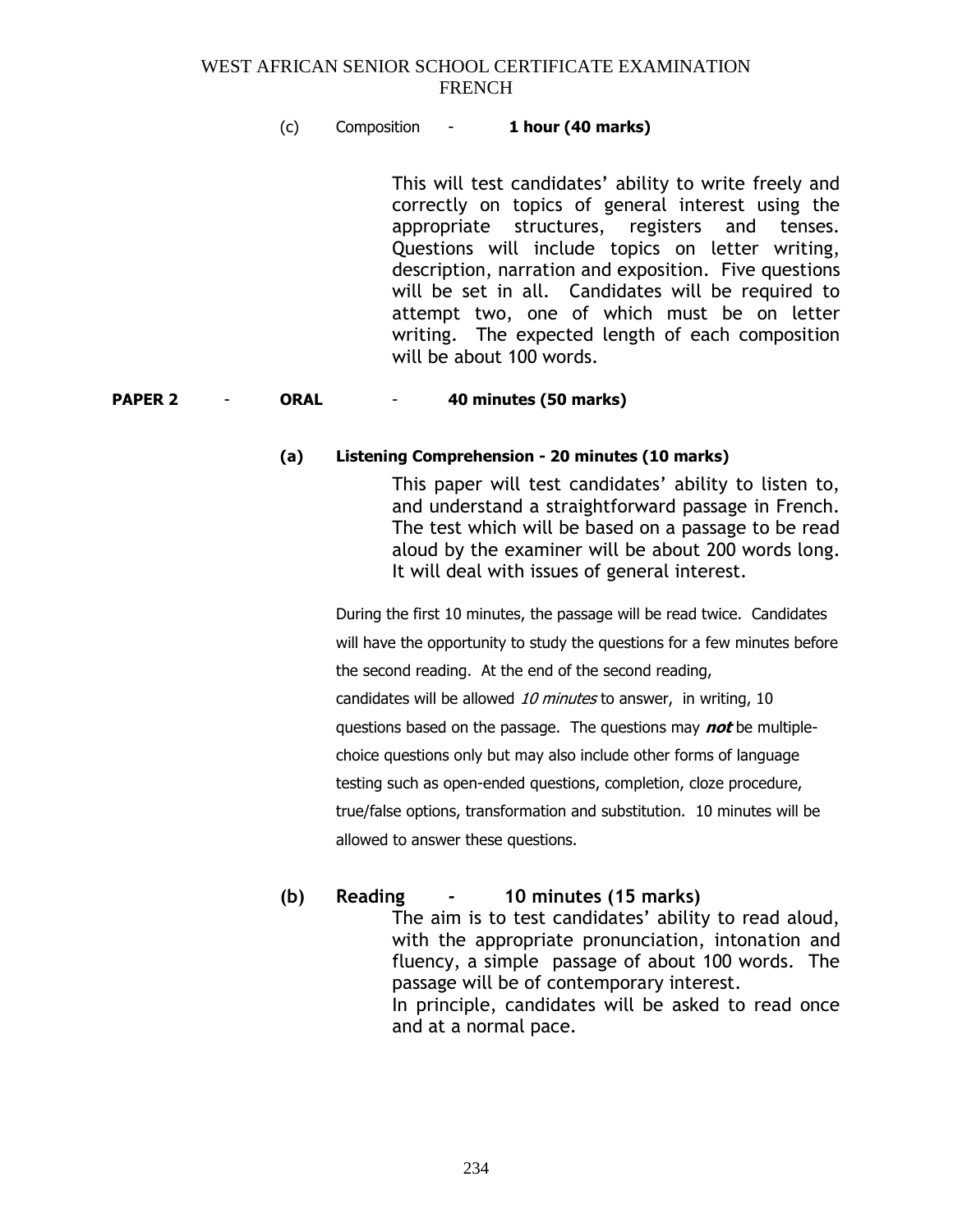# **(c) Conversation - 10 minutes (25 marks)**

There will be **2 parts** – dialogue and exposition.

- (i) Dialogue This will test candidates' ability to react freely in French to a number of topics.
- (ii) Exposition This will test candidates' ability to speak freely on a given topic in French.

Topics to be discussed will be drawn from themes of general and contemporary interests such as sports, health, leisure, education, politics, culture, etc. The

conversation test will last about 10 minutes per candidate.

# **DURATION OF EXAMINATION**

| Paper 1 (Objective & Essay) |        | 2 hours 15 minutes |
|-----------------------------|--------|--------------------|
| Paper 2 (Oral)              | $\sim$ | 40 minutes         |
| <b>Total</b>                |        | 2 hours 55 minutes |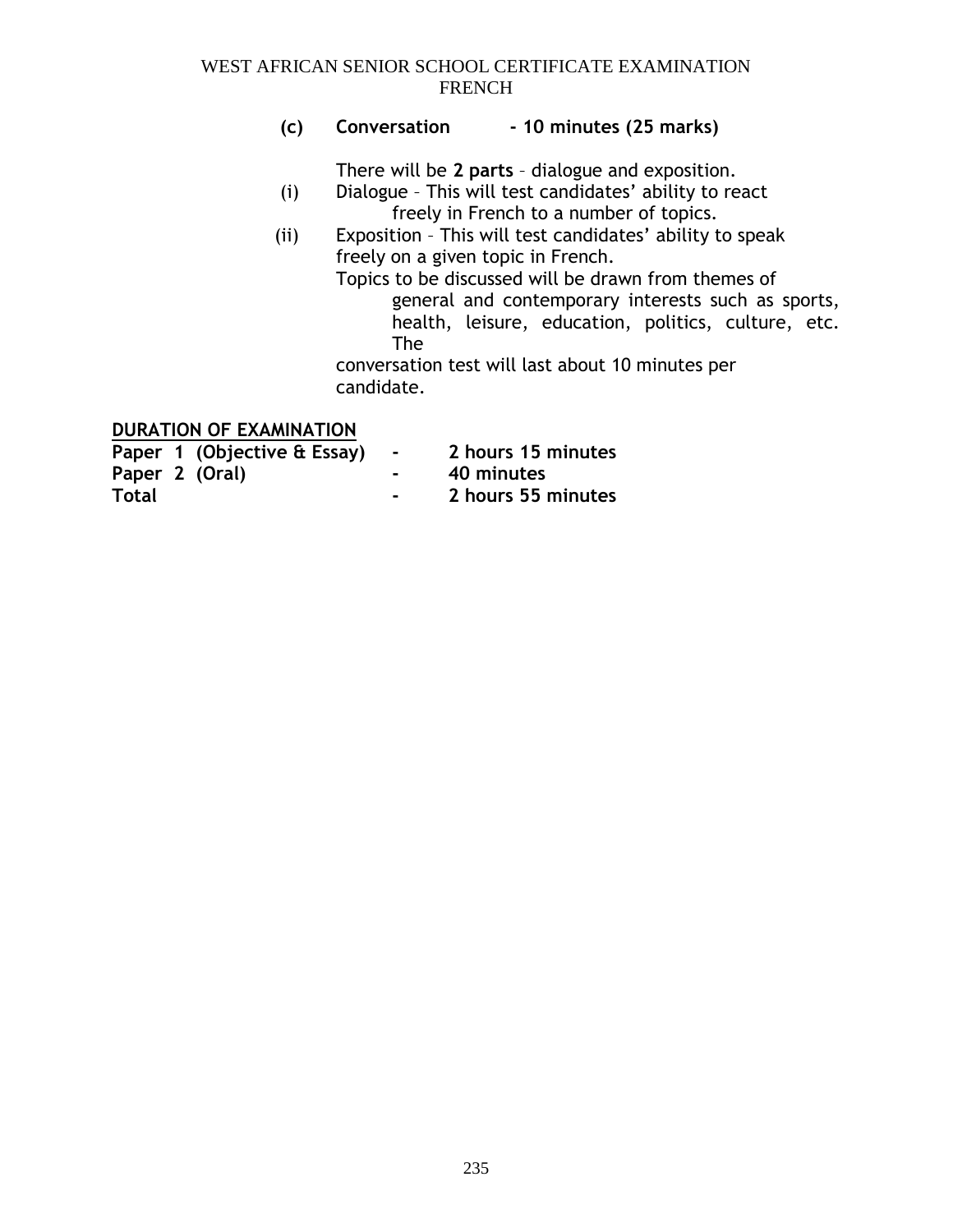| <b>WEIGHTING</b>   |                   |                         |                                                                                                                                                                                                                |     |                                              |  |
|--------------------|-------------------|-------------------------|----------------------------------------------------------------------------------------------------------------------------------------------------------------------------------------------------------------|-----|----------------------------------------------|--|
| PAPER <sub>1</sub> | (a)<br>(b)<br>(c) | (i)<br>(ii)             | WRITTEN PRODUCTION -<br>Comprehension - 10 items - 10 marks<br>Structure<br>Composition<br>Letter Writing - 1 item - 20 marks<br>One (1) other composition question - 20 marks<br>Total 80 marks scaled to 60% | 60% | - 30 items - 30 marks<br>- Essay - 40 marks: |  |
| PAPER <sub>2</sub> | ORAL -            |                         | 40%                                                                                                                                                                                                            |     |                                              |  |
|                    | (a)               | Listening Comprehension |                                                                                                                                                                                                                |     | 10 marks                                     |  |
|                    | (b)               | Reading                 |                                                                                                                                                                                                                |     | 15 marks                                     |  |
|                    |                   | i.                      | Fluency                                                                                                                                                                                                        |     | 5 marks                                      |  |
|                    |                   | ii.                     | Pronunciation                                                                                                                                                                                                  |     | 10 marks                                     |  |
|                    | (c)               |                         | Conversation                                                                                                                                                                                                   |     | 25 marks                                     |  |
|                    |                   | i.                      | Dialogue                                                                                                                                                                                                       |     | 20 marks                                     |  |
|                    |                   | ii.                     | Exposition                                                                                                                                                                                                     |     | 5 marks                                      |  |
|                    | Total             |                         | 50 marks scaled to 40%                                                                                                                                                                                         |     |                                              |  |

# **NOTES ON THE SYLLABUS**

# **(1) Structure**

This will be tested as far as possible within suitable communicative contexts. To this end, candidates are expected to be familiar with the following:

- Parts of speech (Grammatical categories)
- Articles definite, indefinite, partitive, their gender and number where applicable.

## ● Verbs

- (a) Types: Regular and Irregular
- (b) Common moods and tenses
- (c) Standard expressions such as
	- avoir + noun ( avoir faim)
		- venir de  $+$  infinitive.
- Nouns Complements, gender, number
- Pronouns personal, possessive, indefinite, demonstrative, relative, impersonal, number and gender where applicable.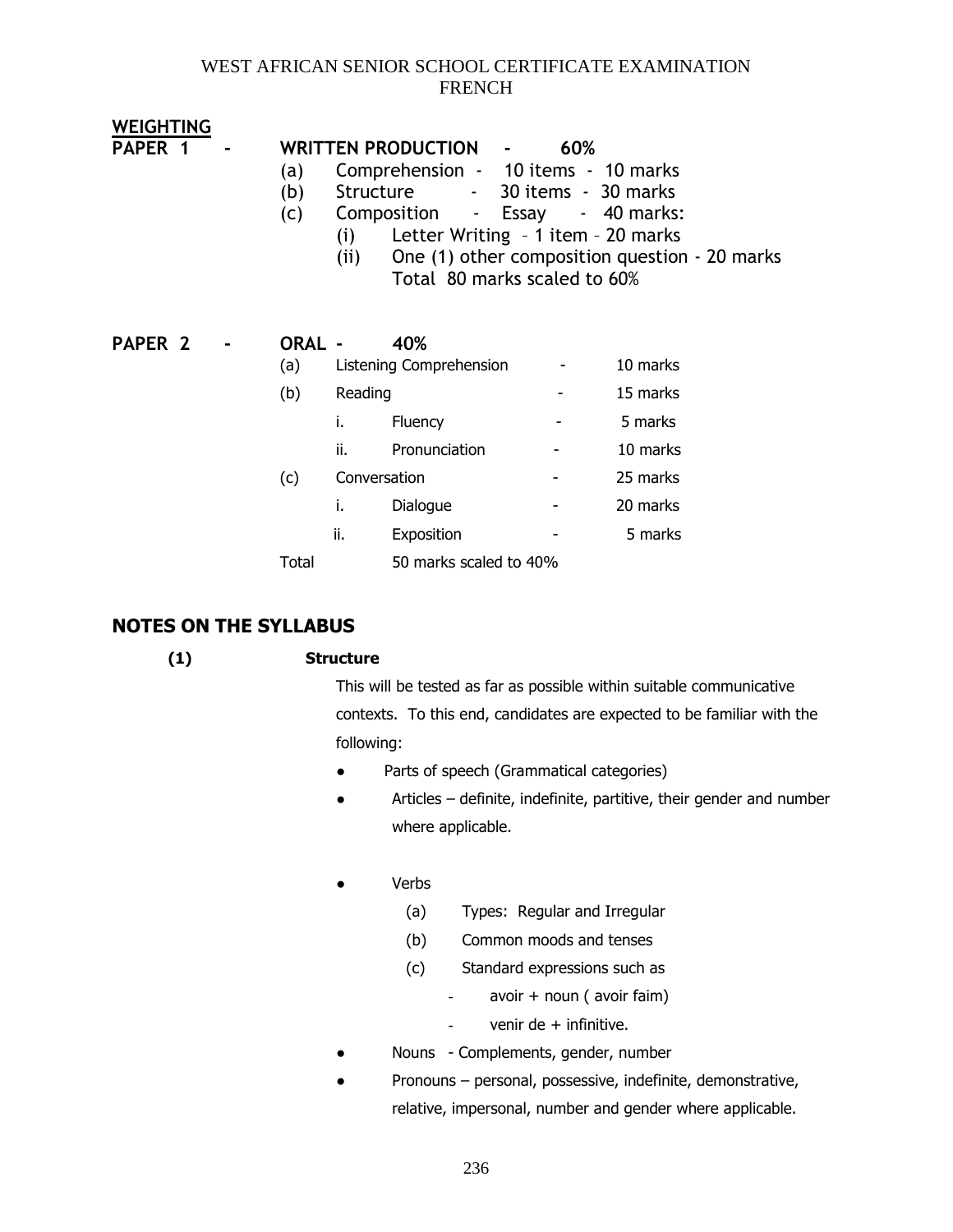- Adjectives possessive, demonstrative, indefinite interrogative, (agreement and position)
- Adverbs Formation and position, special adverbs: mal, vite, fort, tout,etc
- Negatives negative particles, negative expressions (ne…pas de, ne…rien, ne…jamais, etc.)
- Conjunctions in common use: et, mais, donc, ou, parce que, etc.
- Preposition  $\dot{a}$ , de, sur, en, devant, etc
- Sentence patterns (declarative, interrogative, exclamative, etc)
- Active/Passive voice
- Direct speech / Reported speech
- Compound and complex sentences
- Idiomatic expressions
- Forms of writing (formal/informal)
- Context and meaning e.g. to convey politeness, disgust, surprise, disappointment.
- Vocabulary and levels of meaning e.g Prof/professeur, agent/flic, voiture/bagnole boutique/magasin, boy/garçon, mon papa/mon père, copain/camarade, bonjour/salut

# **(2) ORAL**

The candidates should be able to distinguish between French and English on one hand **and** where possible, between French and their mother tongue on the other. For example: (between French and English): se reposer/rester

voyager/travailler blesser/bénir fréquenter(école)/ attendre avoir/(être) + faim, besoin, soif, etc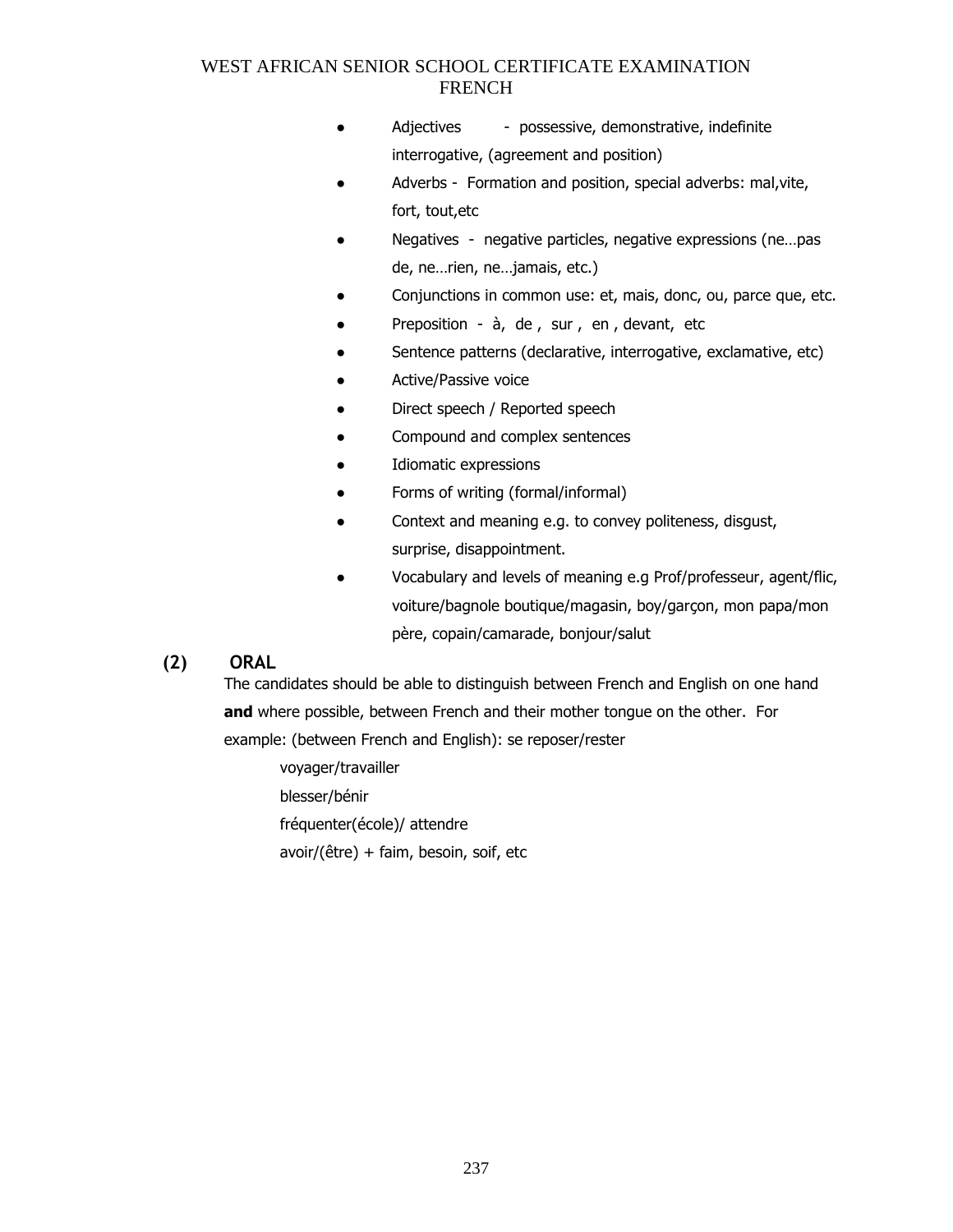#### **APPENDIX "A": SUGGESTED READING LIST**

The following may be of assistance to the candidates:

**A. WRITTEN PRODUCTION:** Any of the following course materials

## **1**. **Course books**

- (i) De Grandsaigne, J:  $-$  France-Afrique 4, Lagos, Macmillan
- (ii) Plaisant, Chantal, et al: Trans Afrique 3, Lagos, Macmillan
- (iii) Ajiboye, Tunde et al: Nouvel Horizon 4, Ibadan, Bounty Press Ltd
- (iv) Mazauric, Catherine et al:- On  $y$  va  $3$ , Ibadan, Spectrum in the contract of the contract of the Books and the Books of the contract of the Books of the contract of the
	- (v) Berard, Evelyne et al: Tempo 1 & 2 , Didier, Hatier
	- (vi) Task Force (MEST): Et en Français 1 & 3, Freetown

## **2**. **General Grammar Books**

(i) Ajiboye, T: - Companion to French Grammar,

Ilorin, Info-Links Publishers

(ii) Ferrar H.A: - French Reference Grammar,

Oxford University Press

(iii)Dagnaud-Macé, P & Sylnès, G (1995):

Le Français sans Faute, Paris, Hatier

- (iii) Ajiboye, T : Common Errors in French,
	- Revised edition,Ibadan, Bounty Press Ltd
- (iv) Le Nouveau Bescherelle: La Grammaire Pour Tous,

Paris, Hatier

(v) Soyoye, F.A: - Manuel de Conjugaison de verbes, Sophire Ed. Resources